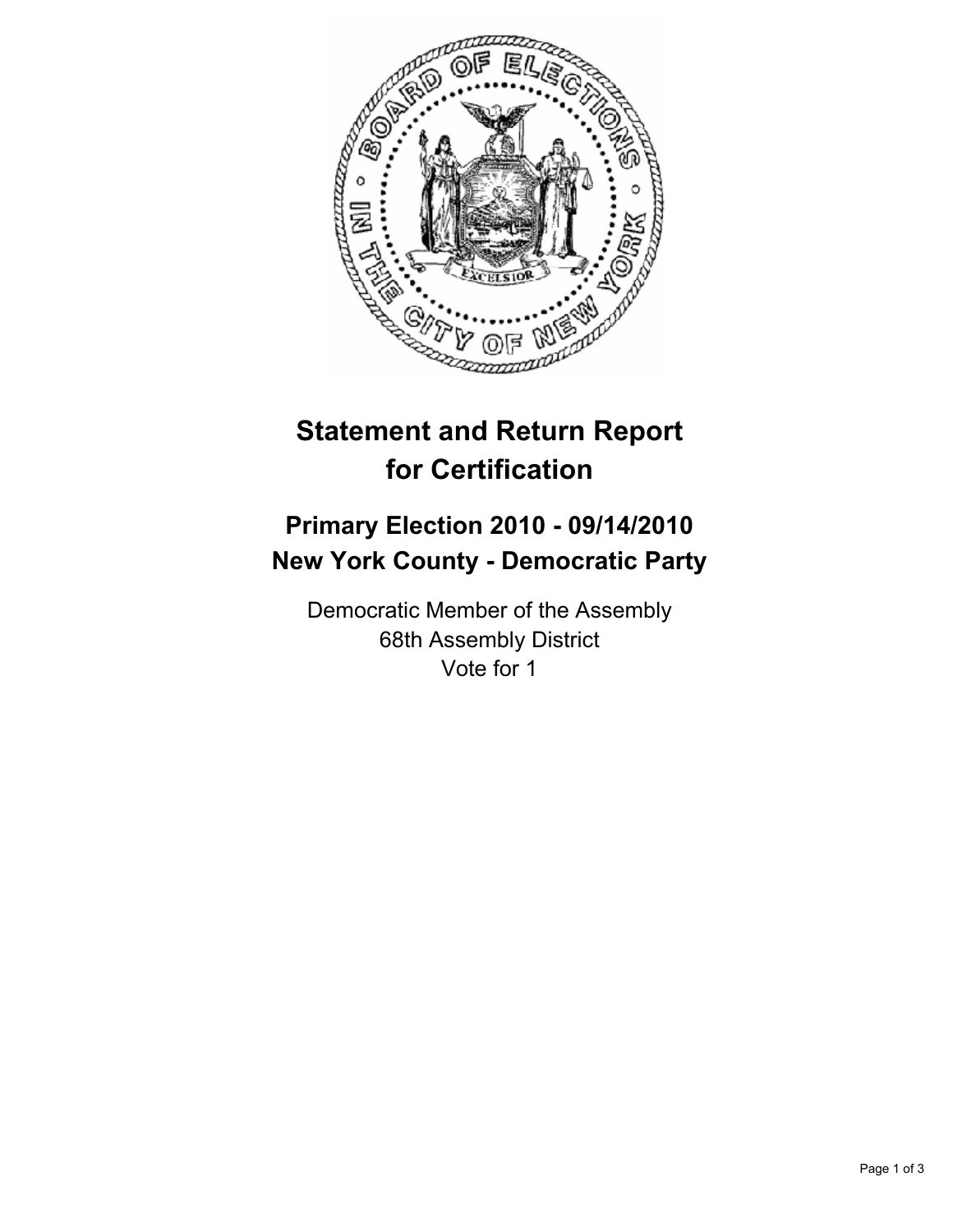

## **Assembly District 68**

| <b>PUBLIC COUNTER</b>          | 8,479        |
|--------------------------------|--------------|
| <b>EMERGENCY</b>               | 19           |
| ABSENTEE/MILITARY              | 207          |
| <b>AFFIDAVIT</b>               | 172          |
| <b>MARION L BELL</b>           | 699          |
| <b>EDWARD GIBBS</b>            | 548          |
| <b>ALVIN JOHNSON</b>           | 560          |
| ROBERT J RODRIGUEZ             | 2,676        |
| <b>FELIX ROSADO</b>            | 374          |
| <b>JOHN RUIZ</b>               | 2,220        |
| <b>EVETTE ZAYAS</b>            | 382          |
| ADAM C POWELL (WRITE-IN)       | 1            |
| DANIEL O'DONNELL (WRITE-IN)    | 1            |
| <b>GWEN GOODWIN (WRITE-IN)</b> | 1            |
| HERMAN D FARRELL (WRITE-IN)    | $\mathbf{1}$ |
| JEMAR WARD (WRITE-IN)          | 1            |
| JULISSA GOMEZ (WRITE-IN)       | 1            |
| LINARES (WRITE-IN)             | 1            |
| NELLIE BAILEY (WRITE-IN)       | 1            |
| NO NAME (WRITE-IN)             | 22           |
| NONE (WRITE-IN)                | 1            |
| NOT A (WRITE-IN)               | 1            |
| <b>Total Votes</b>             | 7,491        |